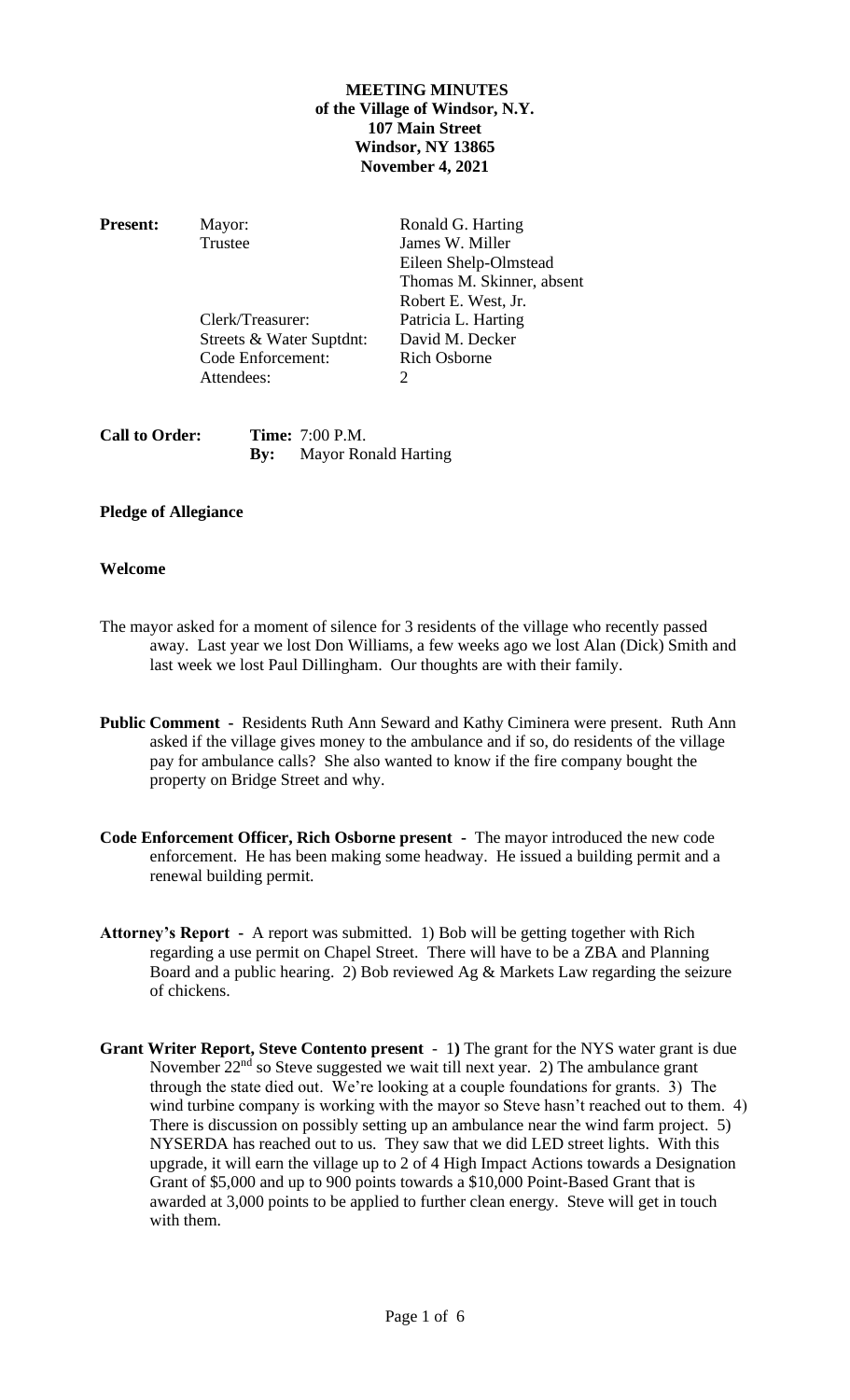**Streets Report, David Decker present -** 1) The last official day for brush pickup was Monday but we will probably pick up next week and possibly the following week depending upon the weather. 2) We started prepping some equipment for winter so over the next week or two everything will be set up. 3) In the next week or so, the bases should arrive for the parking lot. We have run all the conduit and the panel box is all set. We will lose one handicap spot and a regular parking spot, as the light will be in the blacktop. Unless we move it closer to Kristina's so that it's on our property still. The wall is gone. We put guide rails up to match the rest of the lot. It looks a lot better with no complaints. 4) George put together an estimate for the cupola for the gazebo. The cost for remodeling and installing the cupola on the roof of the gazebo which includes material, labor and debris removal is \$1,227.00.

**Motion:** to have Hull Construction remodel and install the cupola on the gazebo for a cost of \$1,227.00

**By:** James W. Miller 2<sup>nd</sup>: **Robert E. West Vote:** All present.

5) Eric was off for two (2) weeks because he was under covid quarantine. Both his mother and father had it. We are finally getting caught up.

- **Water Report, David Decker present** 1) Meters have been read. We have a few to replace as time allows. Most of them are not in stock so we're waiting for them to come in. 2) Molly Winchell on the corner of Locust Street and Ford Street had a service leak. We sold her 50 feet of pipe of which we will have to bill her for. 3) We may have to dig up Gardinier's water shutoff on Maple Avenue next week. When we turned it on today, it didn't feel right and water was in the curb box. We will work with Mickey Galusha to get it taken care of. 4) We winterized the concession stand, the museum and shut the water off at the building on mud flat. 5) We have flushed about 95% of all the village water hydrants. The rest will be finished tomorrow. 6) The mayor and David met with the engineer for the bridge across the river. We were there approximately two hours. We discussed utilities, power lines, fiber optics, water and the creek. There will be a meeting in the near future. There is a good possibility on matching of the 20% that we have to pay. If that happens, we would only have to pay 5% of the project costs. They will be putting in a bypass road up Depot Street, either 1 or 2 lanes, maybe a light or a stop sign. 40% of the traffic is heavy trucks. It's the county decision how they want to do that. They will be eliminating a fire hydrants between the museum and the old Agway building up in the trees.
- **Treasurer's Report, Patricia Harting present -** A report was presented. 1) We received the 3<sup>rd</sup> quarter sales tax. It was more than anticipated. 2) The clerk asked if the board would consider giving the Deputy Clerk Courtney two vacation days. She is part-time but January through mid June and again in September through November, she was working full time while Patti was out with surgery. She really stepped up and did a good job.

**Motion:** to give Courtney two vacation days

**By:** James W. Miller 2<sup>nd</sup>: **nd:** Eileen Shelp-Olmstead **Vote:** AYE - All present

**Motion:** to accept the Treasurer's Report

**By:** Robert E. West, Jr.  $2<sup>nd</sup>$ : **nd:** Eileen Shelp-Olmstead **Vote:** AYE - All present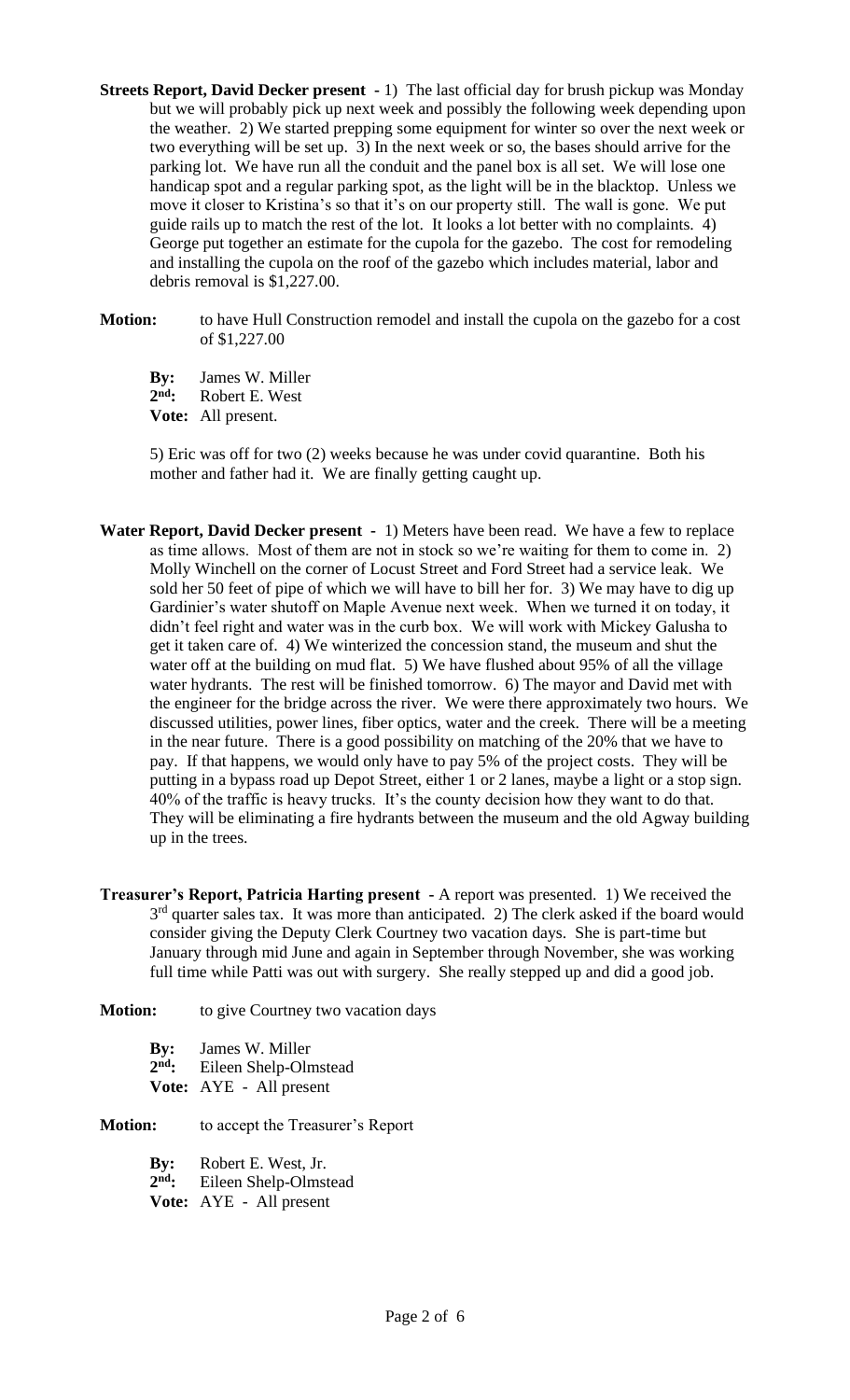**Motion:** to accept the Meeting Minutes of October 5, 2021

**By:** Robert E. West, Jr. 2<sup>nd</sup>: James W. Miller **Vote**: All present

#### **Resolution #12-2021**

### **RESOLUTION NO.12-2021 BUDGET AMENDMENT FOR VILLAGE OF WINDSOR FISCAL YEAR 2021-2022**

**WHEREAS,** the Village of Windsor Board of Trustees having previously adopted an annual budget for the fiscal year commencing March 1, 2021; and

**WHEREAS,** a Consent Order and Judgment was issued by the Supreme Court of the State of New York, County of Broome on May 13, 2021 and filed with the Broome County Clerk on May 13, 2021; and

**WHEREAS,** such judgment resulted due to Broome County having possession of properties at 8 Park Street and 15 Chapel Street in the Village; and

**WHEREAS,** the judgment of property tax refunds and cancellations as authorized by the Broome County Legislature, Real Property Tax Services, Small Claims Court and tax Certiorari proceedings over the period May 1, 2020 through April 30, 2021; and

**WHEREAS,** the amount of \$8,719.04 for 8 Park Street and the amount of \$222.35 for 15 Chapel Street for a total amount of \$8,941.29 will be decreased in the Village Tax Warrant.

**THEREFORE, BE IT RESOLVED** that the said annual budget be approved and filed as aforesaid, be amended as follows:

| <b>Estimated Revenues</b><br><b>Subsidiary Account</b>       | A510 | $$ -8,941.29$<br>$A1001 - Taxes$               | $$ -8,941.29$ |
|--------------------------------------------------------------|------|------------------------------------------------|---------------|
| <b>Estimated Appropriations</b><br><b>Subsidiary Account</b> | A960 | $$-8,941.29$<br>$A1621.4 - Office Contractual$ | $$-8,941.29$  |
| <b>Offered by:</b> James W. Miller                           |      |                                                |               |

**Seconded by:** Eileen Shelp-Olmstead **Vote:** AYE - Mayor Ronald G. Harting AYE - Trustee James W. Miller AYE - Trustee Eileen Shelp-Olmstead ABSENT - Trustee Thomas M. Skinner AYE - Trustee Robert E. West, Jr.

**Resolution effective November 4, 2021**

**Resolution #13-2021**

## **RESOLUTION NO.13-2021 RELEVY OF VILLAGE UNPAID TAXES**

**WHEREAS,** the 2021/2022 Village of Windsor Tax Roll has not been paid in full, and

**WHEREAS,** the balance is to be re-levied on the 2022 Town and County Tax Roll with an 11% penalty; and

**WHEREAS,** the attached is a complete list of the properties with unpaid 2021/2022 Village taxes totaling \$ 14,237.52 with a penalty of \$ 1,566.13 for a total of \$ 15,803.65.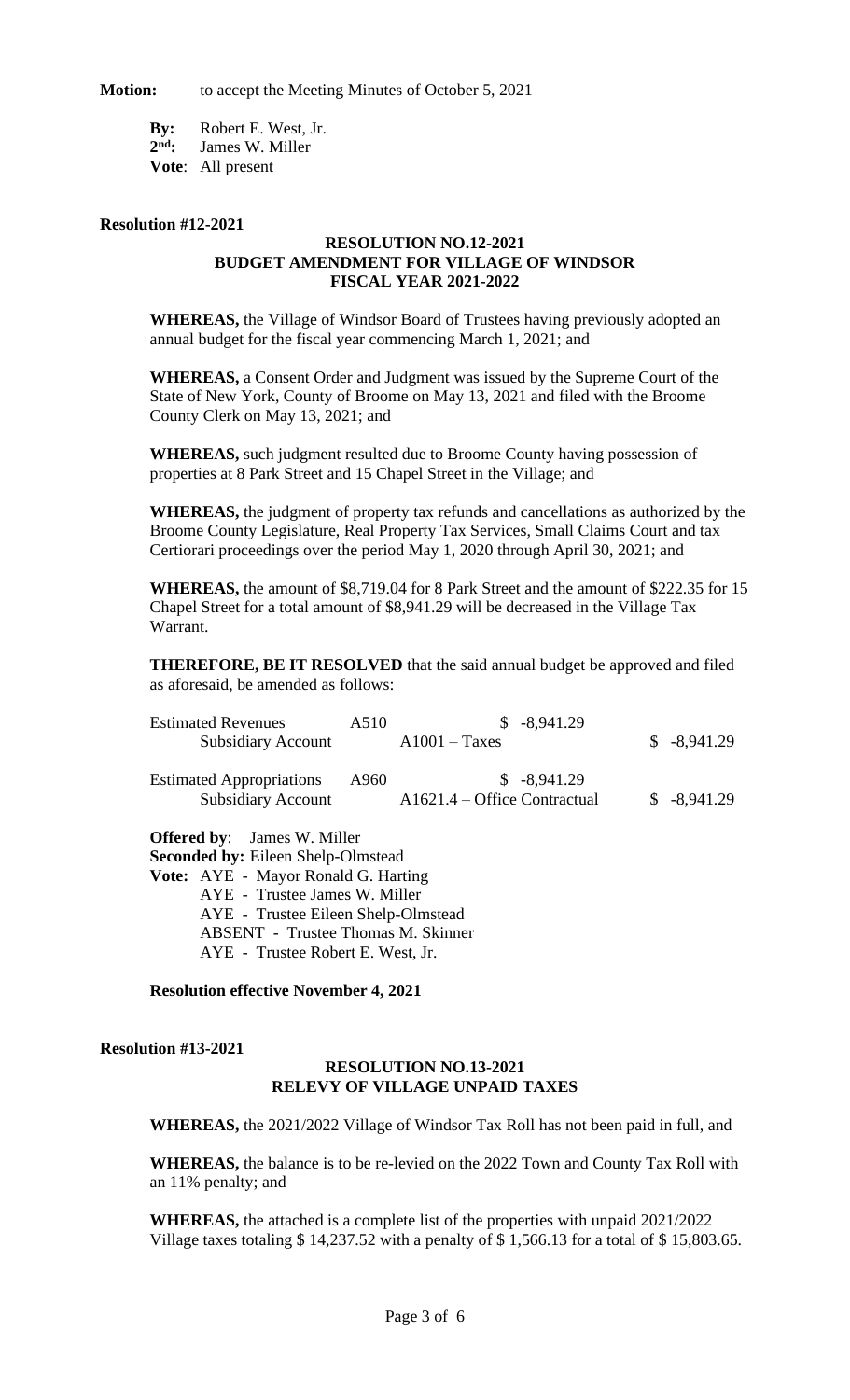**THEREFORE, BE IT RESOLVED** that the above detailed amount be sent to Broome County Department of Finance for re-levy as stated.

**Offered by**: James W. Miller **Seconded by:** Robert E. West **Vote:** AYE - Mayor Ronald G. Harting AYE - Trustee James W. Miller AYE - Trustee Eileen Shelp-Olmstead ABSENT - Trustee Thomas M. Skinner AYE - Trustee Robert E. West, Jr.

**Resolution effective November 4, 2021**

#### **Resolution #14-2021**

## **RESOLUTION NO.14-2021 RESOLUTION AMENDING ANNUAL VILLAGE BUDGET FOR 2021/2022**

**WHEREAS,** the Village of Windsor Board of Trustees having previously adopted an annual budget for the fiscal year commencing March 1, 2021; and

**WHEREAS,** the State of New York Department of Transportation has allotted the Village of Windsor an amount of \$9,989.25 for PAVE NY; and

**WHEREAS,** the State of New York Department of Transportation has allotted the Village of Windsor an amount of \$8,188.73 for Extreme Winter Recovery; and

**WHEREAS,** the CHIPS funding allotted was \$38,138.03 of which \$12,081.62 was used for paving leaving a carryover of \$26,056.41 for the year 2022/2023; and

**WHEREAS,** the 2021/2022 budget anticipated amount was \$21,000 and the received amount from NYS CHIPS was \$30,259.60;

**THEREFORE,** the budget line items of A3501 and A5112.4 shall be adopted to increase the amount of monies received over \$21,000 in the amount of \$9,259.60.

**BE IT RESOLVED** that the said annual budget be approved and filed as aforesaid, be amended as follows:

| <b>Estimated Revenues</b>       | A510 | \$9,259.60                     |            |
|---------------------------------|------|--------------------------------|------------|
| <b>Subsidiary Account</b>       |      | AA3501-NYS/CHIPS               | \$9,259.60 |
| <b>Estimated Appropriations</b> | A960 | \$9,259.60                     |            |
| <b>Subsidiary Account</b>       |      | $A5112.4 - Office Contractual$ | \$9,259.60 |

**Offered by**: James W. Miller

**Seconded by:** Robert E. West

**Vote:** AYE - Mayor Ronald G. Harting AYE - Trustee James W. Miller AYE - Trustee Eileen Shelp-Olmstead ABSENT - Trustee Thomas M. Skinner AYE - Trustee Robert E. West, Jr.

**Resolution effective November 4, 2021**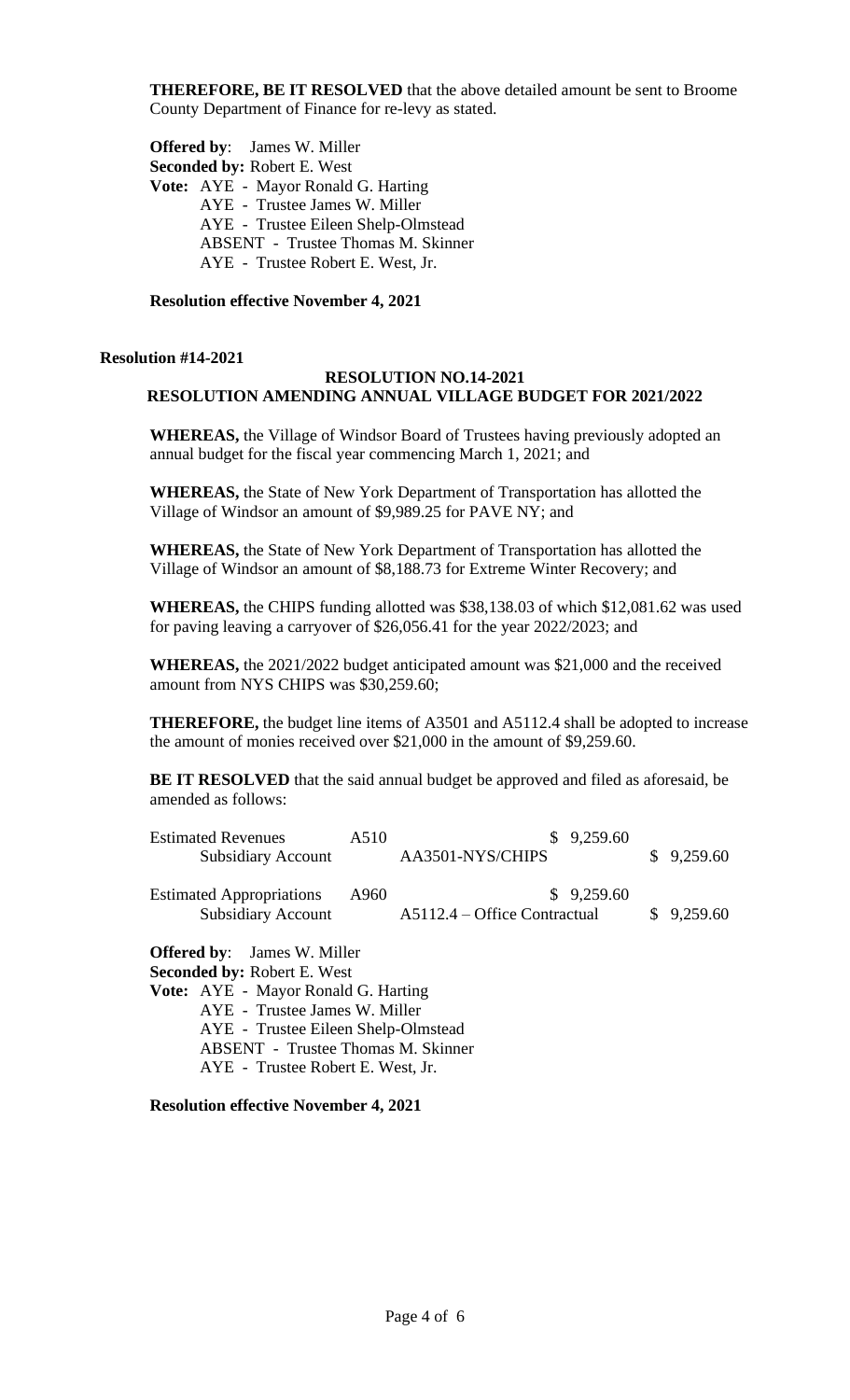## **RESOLUTION NO.15-2021 RESOLUTION AMENDING ANNUAL VILLAGE BUDGET FOR 2021-2022**

**WHEREAS,** the Village Board entered into an agreement with Windsor Emergency Services; and

**WHEREAS,** Windsor Emergency Services has purchased diesel and gasoline for their vehicles from the Village Streets Department at State Bid price; and

**WHEREAS,** Windsor Emergency Services is billed monthly for diesel and gasoline purchased by the village; and

**WHEREAS,** the Village Street Superintendent keeps record of all diesel and gasoline pumped electronically and the clerk sends them a bill on or about the  $1<sup>st</sup>$  of each month;

**AND WHEREAS,** the following payments were made to the Village for fuel reimbursement in January for \$730.93; February for \$865.15; March for \$1,169.89; April for \$1,198.54; May for \$1,262.69; June for \$1,350.42; July for \$1,455.13; August for \$1.942.71; and September for \$1,233.06 for a total amount of \$11,208.52.

**THEREFORE,** monies spent from streets need to be reimbursed from the monies paid

| <b>Estimated Revenues</b><br><b>Subsidiary Account</b>       | A510 | \$11,208.52<br>$A2188 - Ambulance diesel$     | \$11,208.52 |
|--------------------------------------------------------------|------|-----------------------------------------------|-------------|
| <b>Estimated Appropriations</b><br><b>Subsidiary Account</b> | A960 | \$11,208.52<br>$A5110.4 - Streets Department$ | \$11,208.52 |

**Offered by**: Ronald G. Harting

**Seconded by:** James W. Miller

**Vote:** AYE - Mayor Ronald G. Harting AYE - Trustee James W. Miller AYE - Trustee Eileen Shelp-Olmstead ABSENT - Trustee Thomas M. Skinner AYE - Trustee Robert E. West, Jr.

## **Resolution effective November 4, 2021**

**Motion:** to hold a public hearing in regard to Local Law #2-2021 to override the New York State Property Tax Cap for the fiscal 2022/2023 for Tuesday, December 7, 2021 at 7:05 p.m..

**Offered by:** Eileen Shelp-Olmstead **Seconded by:** James W. Miller **Vote:** AYE - All present

**Motion:** to pay bills as authorized by vouchers signed by board members

**By:** Robert E. West 2<sup>nd</sup>: **nd:** Eileen Shelp-Olmstead **Vote:** AYE - All

**Motion:** to adjourn at 8:08 p.m**.**

**By:** Eileen Shelp-Olmstead 2<sup>nd</sup>: James W. Miller **Vote:** AYE – All